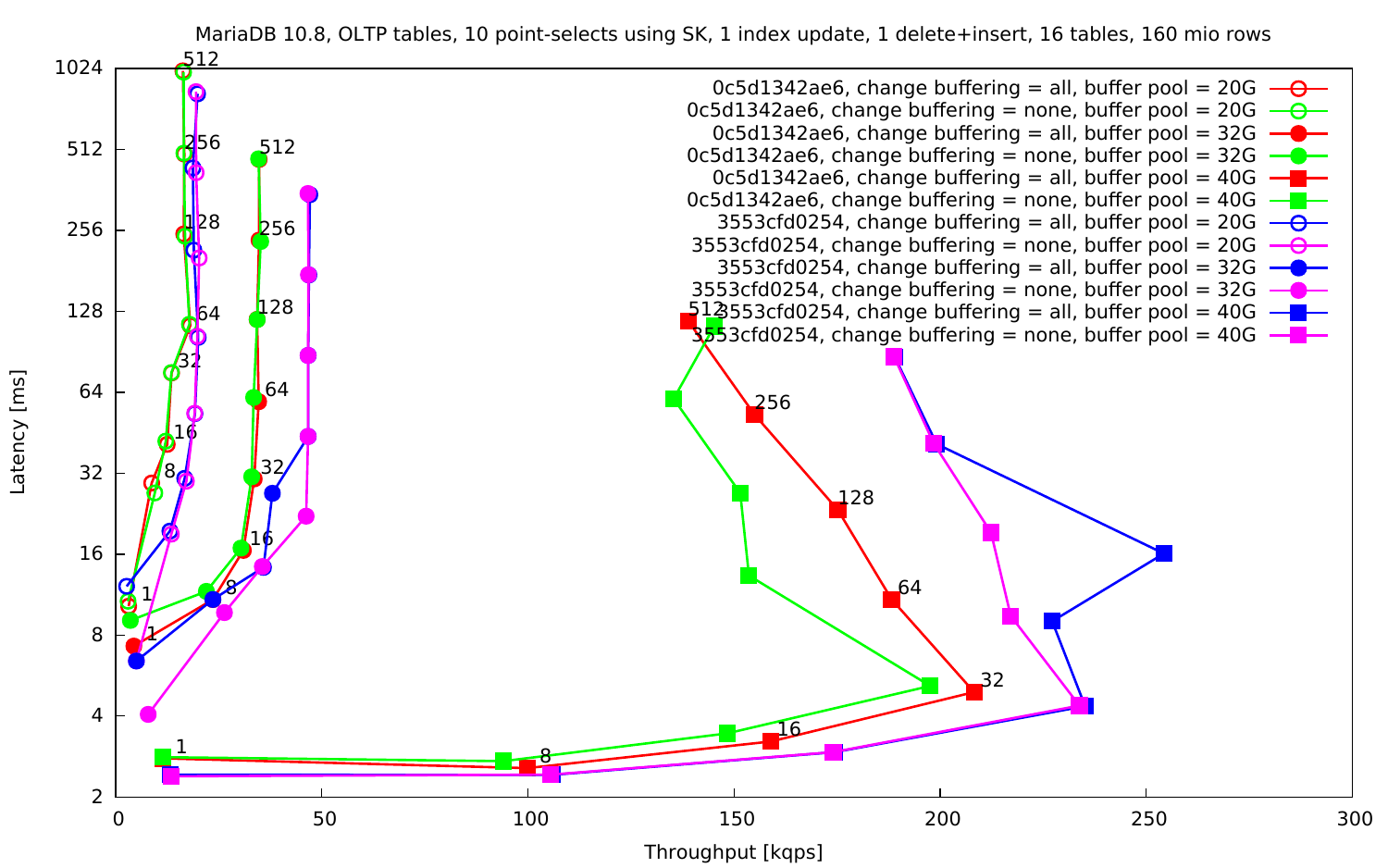MariaDB 10.8, OLTP tables, 10 point-selects using SK, 1 index update, 16 tables, 160 mio rows



Latency [ms] Latency [ms]